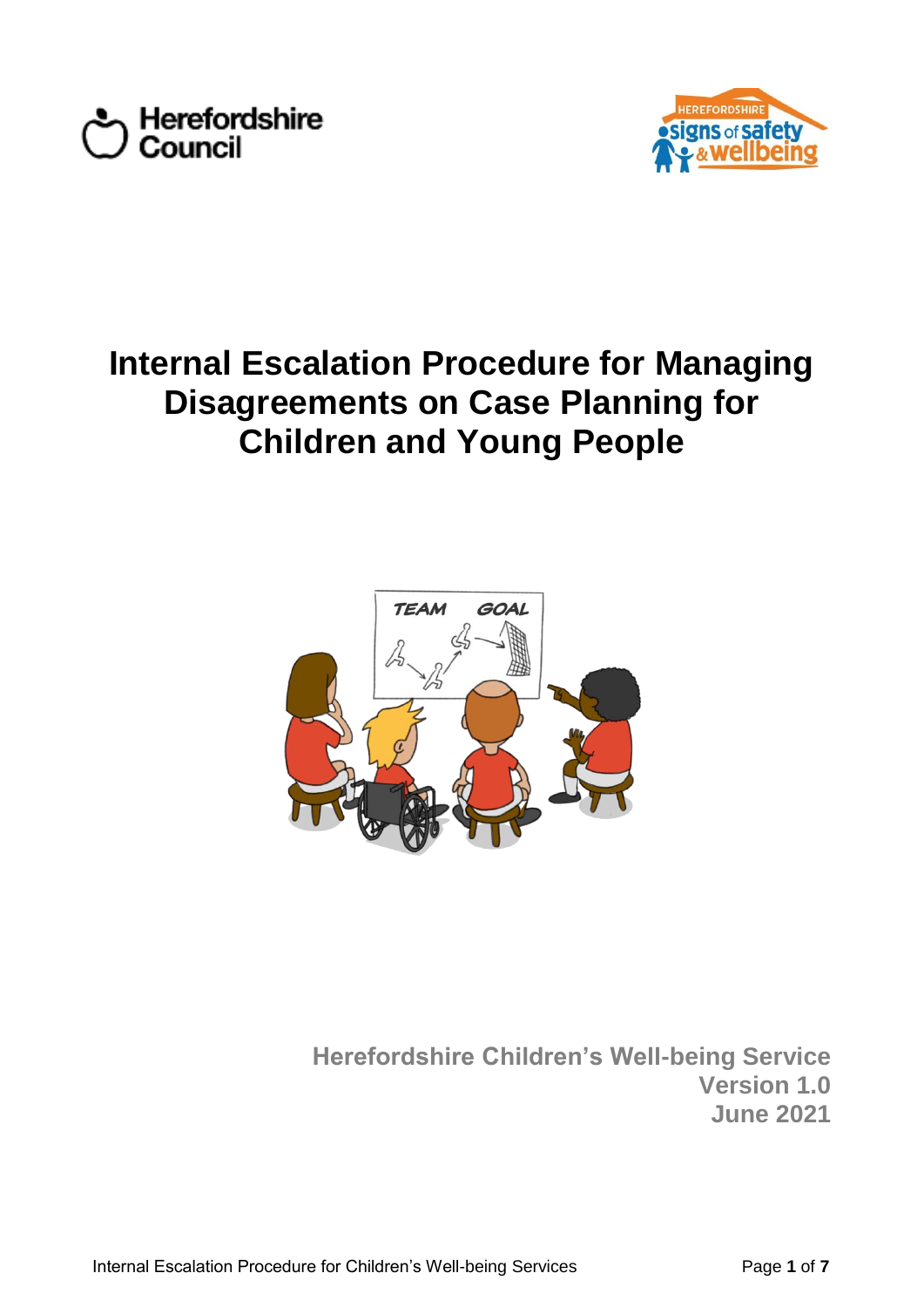# **Table of Contents**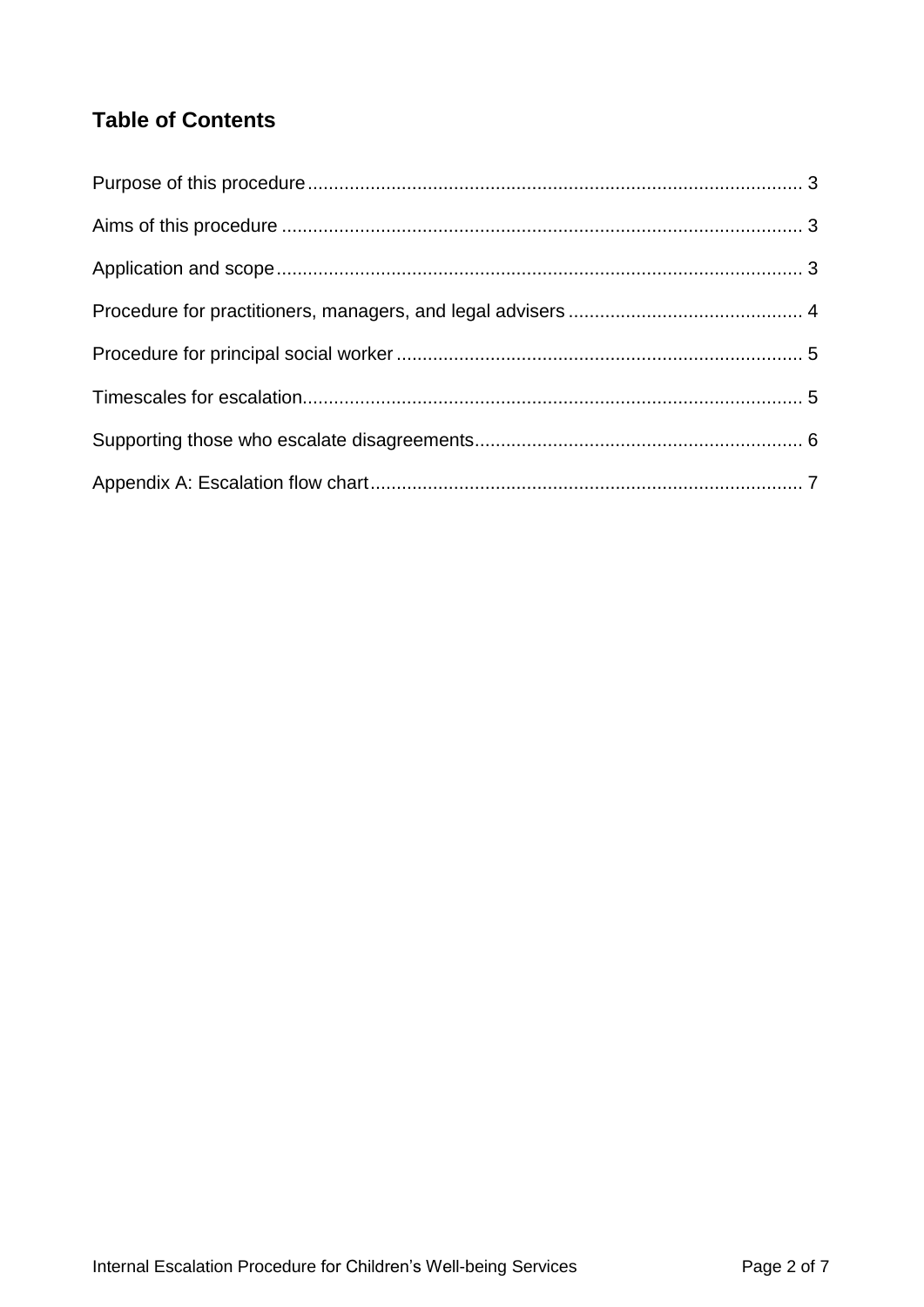## **Purpose of this Procedure**

Making decisions around the safety and well-being of children are difficult, especially when there can be varying views on what is in a child's best interest. It is why as much assessment, planning, and collaboration as possible should always be done in order to try to achieve the safest and best outcomes for the children and families we support whilst respecting their human rights.

It is expected that disagreements will arise from time to time and these will be explored in various ways such as in supervision, review meetings and in decision making panels. The vast majority of these can usually be resolved when managers and practitioners foster a culture of respectful challenge and reflection on best planning for children and young people. Occasionally, significant areas of disagreement can arise and leave practitioners and managers feeling conflicted between acting in what they believe is in the best interest of a child versus not wanting to "rock the boat" or upset their line managers.

This procedure was developed based on the Principal Child & Family Social Work Network agreed procedure to support Principal Social Workers (PSWs) in escalating issues in a proactive manner. It has been expanded to include all practitioners who work in Herefordshire Children's Social Care. The aim is to provide a means for the PSW, practitioners and managers to escalate issues in order to ensure they are carefully considered to avoid drift and delay or compromising the safety, well-being, or human rights of the children and young people we support.

#### **1. Aims of this Procedure**

- 1.1 To encourage a culture where the PSW, managers and practitioners feel confident in raising concerns or question case direction where they believe it may compromise the safety or well-being of a child or the human rights of a child or parent;
- 1.2 To provide every possible opportunity for case decisions to be carefully considered before decisions on a child's plan are carried out;
- 1.3 To ensure decisions are carried out in a timely manner and are always focused on the best interest of the child's safety and well-being;
- 1.4 To protect the PSW, practitioners and managers from any potential negative repercussions that may arise from challenging their line manager's decisions.

#### **2. Application and Scope**

- 2.1 This procedure applies to all practitioners and managers (including those not social work qualified, are temporary or agency workers) within Herefordshire Children's Social Care. It is intended to cover disagreements on case direction where there is a belief it may compromise the best interest of a child's welfare and/or unduly place them at risk of significant harm, or compromise the human rights of a child or their parents.
- 2.2 This procedure also covers the role of the PSW in supporting their role in respectful challenge and raising concerns brought to their attention to the appropriate levels of management for resolution.
- 2.3 The aim is to promote a supportive working culture where respectful challenge can take place and is encouraged, but where management direction can also be robust and respected. Although it is hoped this procedure would avoid the need for, it does not however replace the right for anyone to raise issues as appropriate through the [Whistleblowing](https://www.herefordshire.gov.uk/directory-record/5531/whistleblowing_policy) or [Grievance](http://hcintranet.herefordshire.gov.uk/HR/HR%20Document%20Store/Formal%20grievance%20procedure.pdf#search=grievance%20procedure) procedures.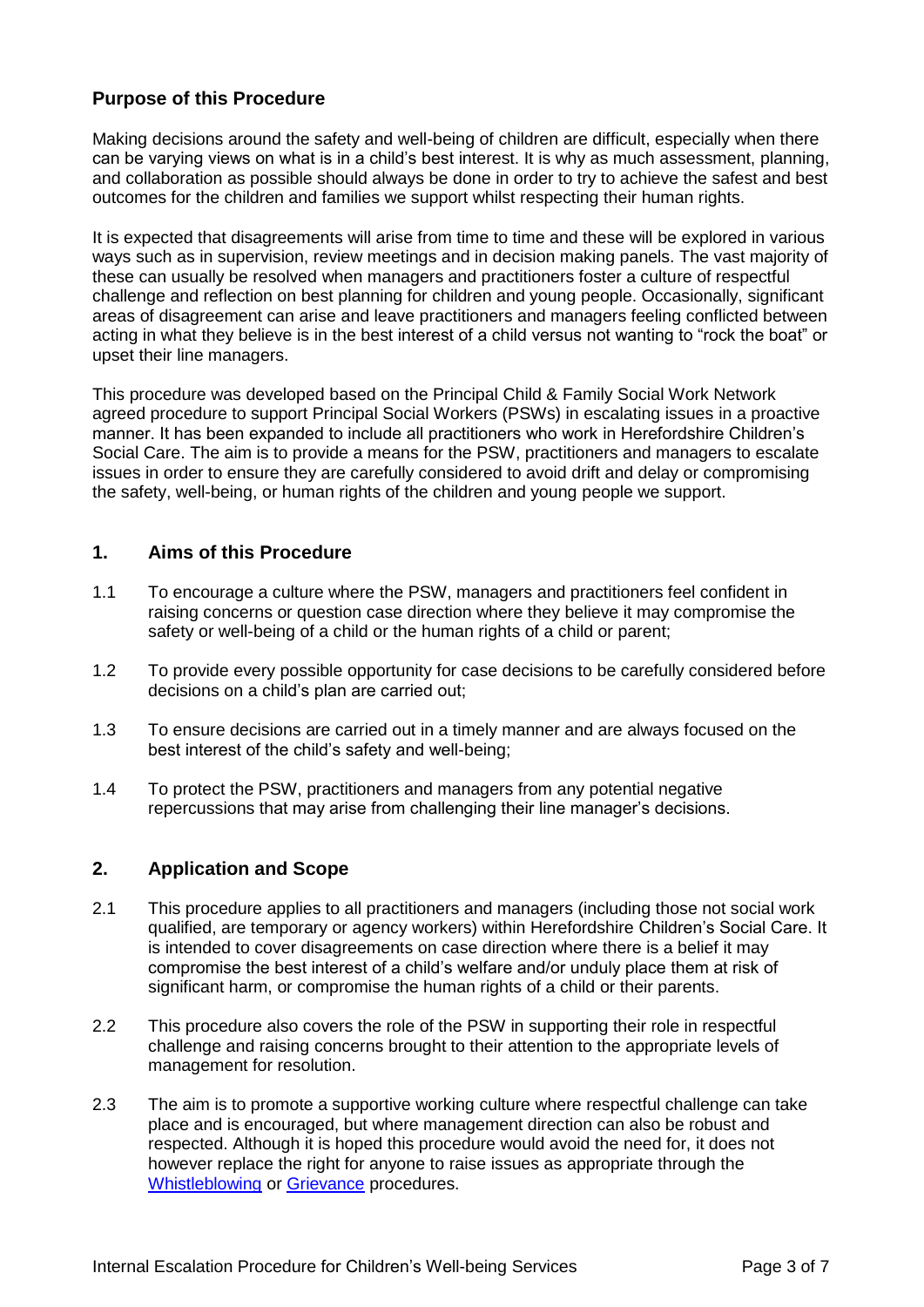#### **3. Procedure for Practitioners, Managers, and Legal Advisers**

- 3.1 All escalations should be done in accordance with the timescales outlined in Section Five of this procedure. A record must be taken that summarises the areas of disagreement, a summary of the discussion, and the decision reached to be recorded on the child's record by the manager chairing the escalation meeting.
- 3.2 Where a practitioner or managing practitioner (or equivalent) has a disagreement on a case direction given and are of the belief it is not in the child's best interest or may compromise their safety, well-being, or human rights (or the human rights of their parents) they should request a meeting with their team manager.
- 3.3 If following the meeting with the team manager disagreement remains with the case direction given, this should be escalated and a meeting requested with their head of service.
- 3.4 If following the meeting with the head of service disagreement remains with the case direction given, this should be escalated and a meeting requested with their assistant director. The assistant director's decision should be considered final.
- 3.5 If significant concerns for the safety and well-being of a child remain following the decision of the assistant director, or if a consideration is being made to initiate Whistleblowing procedures, a meeting should be requested with the Director of Children's Well-being Services. The Director's decision should then be considered final.
- 3.6 In the exceptional circumstances that there remains significant concerns for the safety and well-being of a child or the human rights of a child or parent following the decision of the Director, or if a consideration is being made to initiate Whistleblowing procedures, a meeting should be requested with the Chief Executive and the Solicitor for the Council, who will make the final decision.
- 3.7 If a decision is agreed at one management level, but is later overturned at a higher level which leaves any practitioner or manager of the belief it compromises the safety or wellbeing of a child or the human rights of a child or parent, they can escalate the matter to the next management level in this procedure.
- 3.8 If there are disagreements with decisions reached at a decision making panel where it is believed it will have an undue and significant impact on the safety and/or well-being of a child, or may compromise the human rights of a child or parent, the practitioner or manager should inform their head of service to resolve the disagreement. If the matter remains unresolved, the practitioner or manager should escalate the matter from section 3.4 of this procedure.
- 3.9 If the appropriate manager is not available within the timescales of the escalation, another suitable manager at the same level may be sought to hear the disagreement and make a decision in their place.
- 3.10 Where legal advisers have issues of dispute regarding the outcome of legal planning meetings or any other meeting where a legal adviser is requested to attend a meeting or offer advice, the legal adviser will need to escalate matters to the person who directly line manages the decision maker. This may be the case if there are concerns by a legal adviser about taking decisions against the legal advice given. If the meeting does not produce a satisfactory outcome then the matter must be escalated to the relevant head of service. Escalations by legal advisers beyond this level up to the director should also include the involvement of the equivalent manager in legal services before further escalation takes place. The timescale for escalating concerns by legal services should be consistent with those outlined in Section Five of this policy.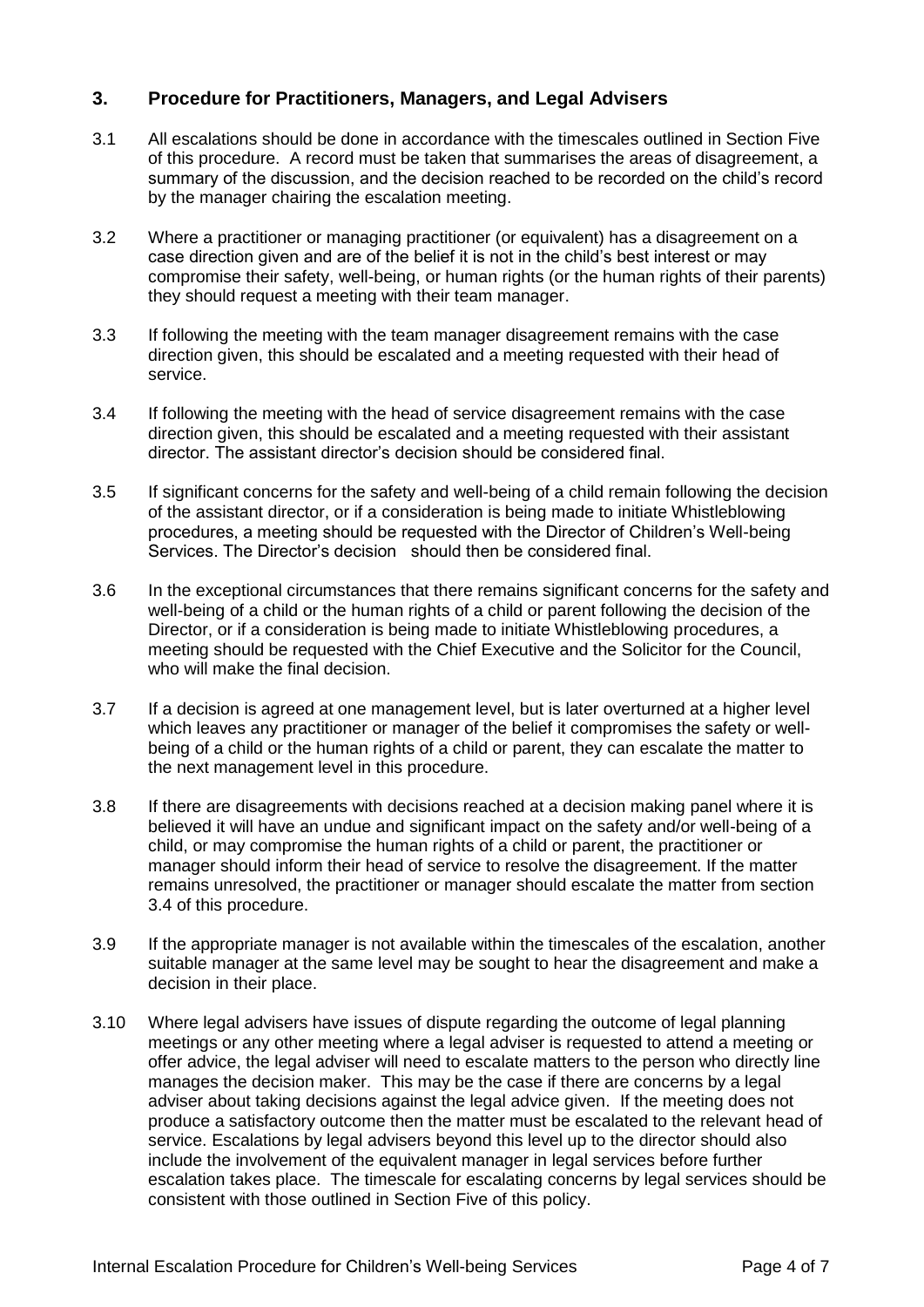- 3.11 The Heads of Law for the Childrens Litigation Team may escalate matters directly to either the Assistant Director or Director of Childrens Services when they believe it is appropriate to do so.
- 3.12 Where disagreements regarding case management for children being supported through a child protection or care plan are escalated, their respective child protection conference chair or independent reviewing officer must be notified on the same day, kept apprised throughout, and their views included as part of the process.
- 3.13 At any stage in this procedure, any practitioner or manager can arrange to discuss the disagreement with the PSW in order to assist in a resolution or provide support with the escalation process.
- 3.14 Where disagreements are escalated to section 3.3 or higher of this procedure, consideration should be given to seek legal advice and involvement of legal services on the matter. Where children are already involved in the public law outline (PLO) and care proceedings process, advice must always be sought from legal services.
- 3.15 In all cases where a practitioner or manager is considering initiating whistleblowing and/or grievance procedures in line with this procedure, both legal and human resources advice must be sought.

#### **4. Procedure for the Principal Social Worker (PSW)**

- 4.1 Where an issue or concerns has come to the attention of the PSW, the PSW should arrange to meet with the relevant people who have raised the concern or have information that may assist the PSW with how to best proceed with the matter and support the escalation process.
- 4.2 The PSW will seek to resolve any disagreements or issues relating to the safety or wellbeing of a child, or issues relating to violating the human rights of a child or parent, at the lowest management level that maximises the resolution of the matter in a timely and effective way.
- 4.3 The PSW will make themselves available to advise, assist and support any practitioner or manager who wishes to raise a concern within these procedures. The PSW may also make their own decision to escalate a matter independently, even if the person originating the escalation does not wish to do so themselves, if the PSW is of the belief that not doing so will unduly impact the safety or well-being of a child.
- 4.4 The PSW is also responsible for raising systemic issues that may unduly impact on practice and delivering an effective service to children and families. Such issues may include: obstructive bureaucratic processes, IT problems, environmental constraints of the workplace, and ineffective or toxic communications or working relations within the service. The PSW will seek to resolve these issues at the lowest management level that maximises the resolution of these matters in the most timely and effective way.
- 4.5 The PSW can exercise professional judgement in whether any matters are deemed significant enough to be raised at the assistant director or director level of Children's Social Care.
- 4.6 The PSW can exercise professional judgement in whether they seek legal and/or human resources advice in support of the escalation process.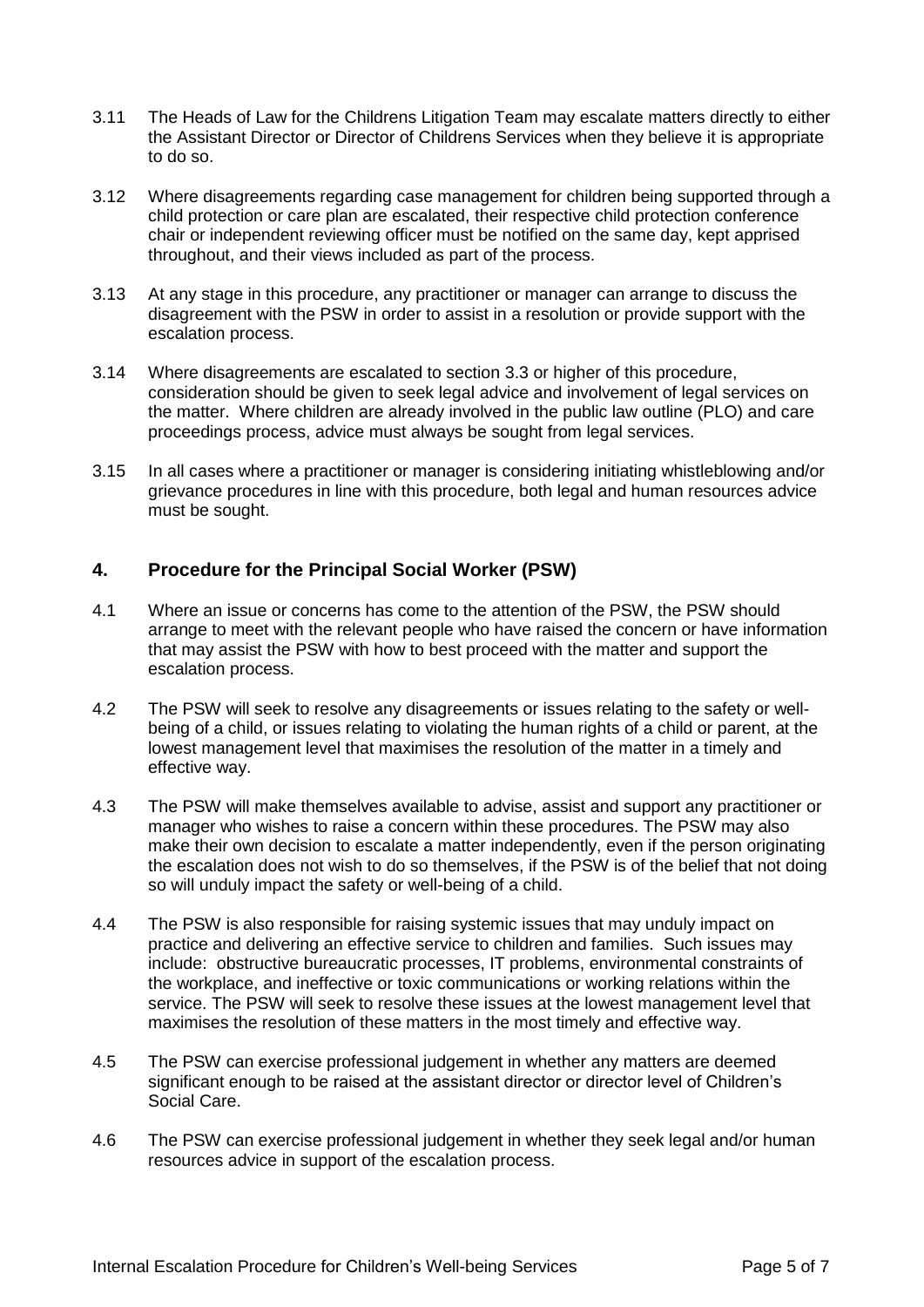#### **5. Timescales for Escalation**

- 5.1 It is expected that all issues of disagreement should be resolved in the timeliest manner possible. Avoidable delays may expose a child to unnecessary risk of harm to their safety or well-being.
- 5.2 For areas of disagreement where it is not believed the child is being exposed to undue risk of significant harm, or may compromise the human rights of a child or parent, the maximum timescale for resolution will be **two working days** for each level up to the level of head of service, and **three working days** up to the Chief Executive and Solicitor of the Council.
- 5.3 For areas of disagreement where it is believed a child is being exposed to risk of significant harm, the escalation should proceed at minimum to the level of head of service on the same day. If there is no successful resolution, the matter should progress to the assistant director within **one working day** and, if required, **one working day** to the director and the Chief Executive and Solicitor of the Council.
- 5.4 If meetings are not arranged within these timescales, the person making the escalation can decide to proceed to the next management level and should not be referred to a lower management level in doing so (but it should include those managers missed in the discussion if they are available).
- 5.5 If a practitioner or manager is of the belief that a child is at imminent risk of significant harm, they must escalate the matter to the highest management level possible **on the same day** (up to the level of director if necessary) in order for a timely and appropriate decision to be made that adequately safeguards the child. Legal advice must also be sought and consideration given to seeking support of the PSW if necessary.
- 5.6 Practitioners and managers can refer to the escalation flowchart in Appendix A of this procedure as a quick reference for the timescales and process for progressing escalations at each management level.

#### **6. Supporting those who Escalate Disagreements**

- 6.1 It is expected that all persons who raise or hear concerns raised through this procedure will do so in a manner that fosters respectful challenge, supports professional disagreement, and aims to achieve the best and safest outcomes for children and young people involved.
- 6.2 No repercussions or disciplinary action should be considered against those who raise concerns in line with this procedure who are acting honestly and in good faith with the best interests of a child's safety and well-being in mind.
- 6.3 Where there are concerns that relate to a culture of unsafe, toxic, or unprofessional practice or where a person believes they are being treated in an unfair or discriminatory manner, they may consider raising those matters concurrently to this procedure under Herefordshire's [Whistleblowing](https://www.herefordshire.gov.uk/directory-record/5531/whistleblowing_policy) or [Grievance](http://hcintranet.herefordshire.gov.uk/HR/HR%20Document%20Store/Formal%20grievance%20procedure.pdf#search=grievance%20procedure) procedures.